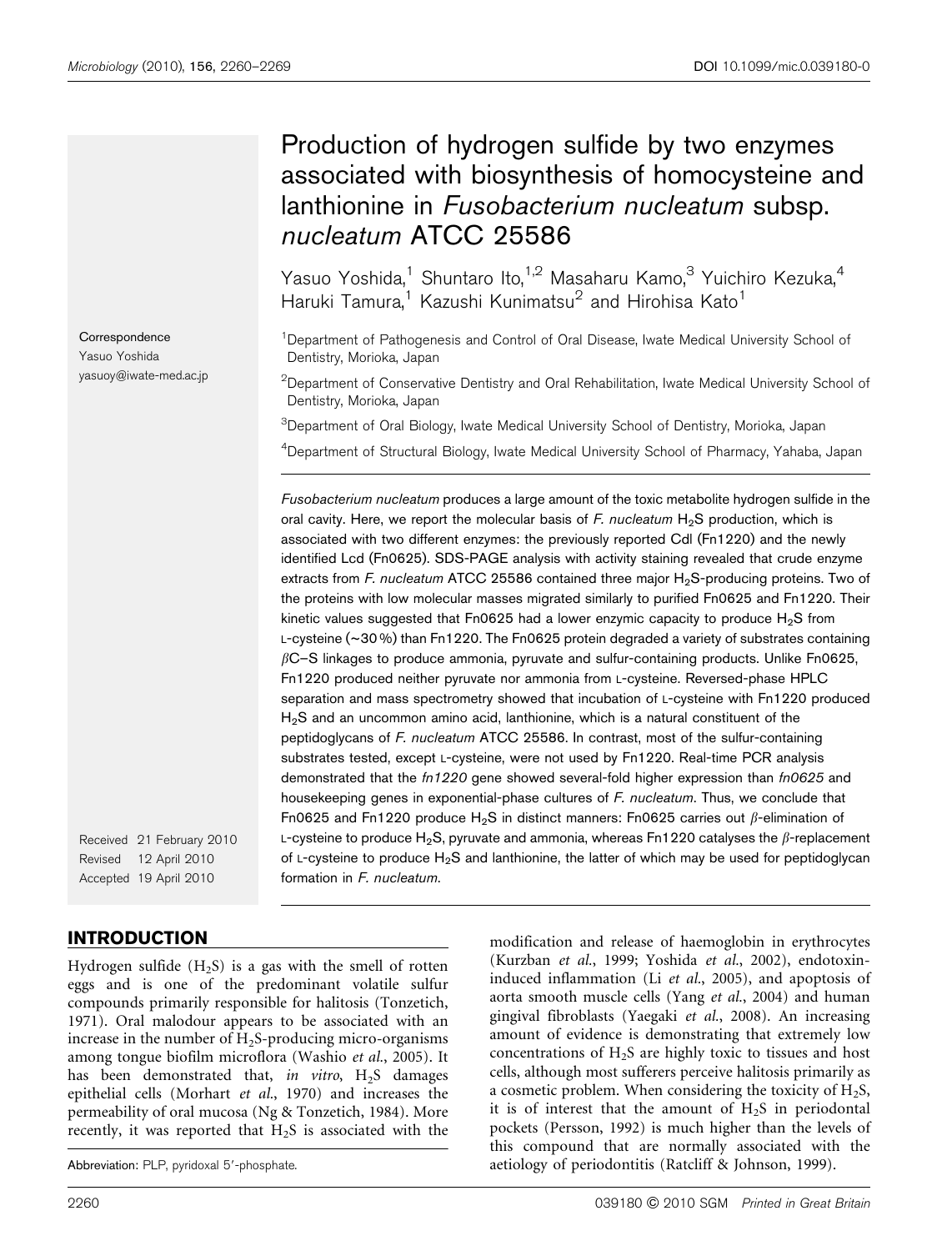Fusobacterium nucleatum, the most abundant Gramnegative bacterium isolated from dental plaque biofilms (Moore & Moore, 1994), is a central species in biofilm development and a pathogen in human infections, including gingivitis and periodontitis (Kolenbrander et al., 2002). This micro-organism is also known to be one of the most active oral bacteria in terms of  $H<sub>2</sub>S$  production (Claesson et al., 1990; Persson et al., 1990; Pianotti et al., 1986). Interestingly, multiple forms of  $H_2S$ -producing enzymes with large variations in electrophoretic mobility were found among several strains of F. nucleatum (Claesson et al., 1990). The cdl gene in F. nucleatum subsp. polymorphum ATCC 10953 encodes a 33 kDa protein that produces H2S from L-cysteine (Fukamachi et al., 2002). The precise mechanism of  $H<sub>2</sub>S$  production by this enzyme remains to be elucidated, although the protein was predicted to have  $\beta$ C–S lyase activity, catalysing the  $\alpha$ , $\beta$ elimination of L-cysteine to produce  $H_2S$ , pyruvate and ammonia. The amino acid sequence of the Cdl protein of strain ATCC 10953 shows little identity with  $\beta$ C–S lyase proteins in several micro-organisms (Fukamachi et al., 2002). No genes encoding  $H_2S$ -producing enzymes, other than cdl, have been identified in F. nucleatum so far.

In this study, a 47 kDa protein showing a high identity to  $\beta$ C–S lyase, which is encoded by the  $fn0625$  gene, was purified from F. nucleatum subsp. nucleatum ATCC 25586, and then characterized. We also purified a 33 kDa protein encoded by the cdl homologue (fn1220) of strain ATCC 25586 to evaluate its enzymic properties. In the process of characterizing the enzymic properties of Fn0625 and Fn1220, it was discovered that these enzymes produce  $H<sub>2</sub>S$  in distinct manners.

# METHODS

Bacterial strains and culture conditions. F. nucleatum subsp. nucleatum ATCC 25586 and subsp. polymorphum ATCC 10953 were obtained from the RIKEN BioResource Center (Tsukuba, Japan). The strains were grown anaerobically at  $37^{\circ}$ C in Columbia broth (Difco). Escherichia coli strains DH5a (Invitrogen) and BL21 (Promega) were used for DNA manipulation and protein purification, respectively, and were grown aerobically in  $2 \times$  TY broth (Difco) at 37 °C. When required, 100  $\mu$ g ampicillin ml<sup>-1</sup> was added to the media.

Preparation of crude enzyme extracts. Each strain of F. nucleatum was grown to an  $OD_{600}$  of ~0.8. The cells were then harvested from 40 ml of culture and washed with PBS (0.12 M NaCl, 0.01 M Na<sub>2</sub>HPO<sub>4</sub>, 5 mM KH<sub>2</sub>PO<sub>4</sub>, pH 7.5) three times. A 1.0 ml aliquot of the cell suspension was lysed by ultrasonication and the supernatant was centrifuged. The protein concentrations were determined using a protein assay reagent (Bio-Rad) with BSA as a standard. The samples were stored at  $-20$  °C after adding an equal volume of 80 % (v/v) glycerol.

Visualization of enzymic activities.  $H_2S$  production from Lcysteine by crude or purified enzymes was visualized by SDS-PAGE with renaturation to remove the reducing/denaturing agent, followed by activity staining, as described recently (Yoshida et al., 2010). Samples were electrophoresed at 10 mA per gel at 4  $^{\circ}$ C on 12.5 % (w/v) polyacrylamide gels (pH 8.8) with 0.1 % SDS. To shift the gel from noncatalytic to catalytic conditions, the gels were renatured slowly in buffer by replacement of SDS with the detergents Triton X-100 and Lubrol PX. To detect the positions of the enzymes, the gels were incubated in visualizing solution (100 mM triethanolamine.HCl, pH 7.6, 10 µM pyridoxal 5'-phosphate (PLP), 0.5 mM bismuth trichloride, 10 mM EDTA and 5.0 mM L-cysteine) at 37 °C (Claesson et al., 1990).

Purification of recombinant proteins encoded by fn0625 and fn1220. Recombinant enzymes encoded by fn0625 and fn1220 in F. nucleatum ATCC 25586 were purified using the expression vector pGEX-6P-1 (GE Healthcare), as previously described (Yoshida et al., 2002). Briefly, each gene was amplified by PCR using primers designed to incorporate a BamHI site at the 5' end and a SalI site at the 3' end of each segment (Table 1). Following PCR amplification, the products were digested with BamHI and SalI and ligated into pGEX-6P-1, juxtaposing the gene fragment downstream from the coding sequence for glutathione S-transferase and a PreScission protease cleavage site. The recombinant E. coli clones were diluted 1/1000 in  $2 \times$  YT (500 ml) and cultured at 37 °C until the OD<sub>600</sub> reached 0.5–0.7. Protein expression was induced by the addition of IPTG to a final concentration of 0.3 mM, and the temperature was maintained at 37  $^{\circ}$ C. The cells were harvested by centrifugation after 2 h of induction, then they were sonicated in PBS, and the cell debris was removed by centrifugation at  $15000$  r.p.m. and  $4^{\circ}$ C. The supernatant was loaded onto a 1 ml glutathione Sepharose 4B column equilibrated with PBS. The resin was extensively washed with PBS, equilibrated with PreScission protease buffer (50 mM Tris/HCl, pH 7.0, 150 mM NaCl, 1 mM EDTA and 1 mM dithiothreitol), and incubated with 80 U PreScission protease (GE Healthcare) for 12 h at 4 °C. Each enzyme was eluted in 2 ml PreScission protease buffer, and then stored at  $-20$  °C after adding an equal volume of 80% glycerol. The protein concentrations were determined as previously described (Pace et al., 1995). The purity of the samples was analysed by SDS-PAGE.

Gel-filtration chromatography. The molecular masses of the purified Fn0625 (54 µg) and Fn1220 (200 µg) proteins were determined by gel-filtration chromatography with a Superdex 200 HR 10/30 column (GE Healthcare) at a flow rate of 0.25 ml  $min^{-1}$  in PBS. In this procedure, the standard curve was produced using molecular mass standards (Kit for Molecular Weights 12 000–200 000; Sigma). The enzyme elution was monitored at 280 nm.

**Enzyme assay.** The activity levels of the purified products were examined by measuring the rate of formation of pyruvate or  $H_2S$ (Yoshida et al., 2003). The reaction mixture (100 µl) contained 40 mM potassium phosphate buffer (pH 7.6), 1 nmol PLP, 10.9 (for Fn0625) or 1.1 ng (for Fn1220) of the purified enzyme, and various concentrations of substrate(s). To determine pyruvate production, the reaction was terminated by adding 50 µl 4.5 % trichloroacetic acid after a 10 min incubation at 37 °C. The reaction mixture was centrifuged, and 250 µl of the supernatant was added to 750 µl of 0.33 M sodium acetate (pH 5.2) containing 0.017 % 3-methyl-2 benzothiazolinone hydrazone. The reaction mixture was then incubated at 50  $^{\circ}$ C for 30 min (Soda, 1968). The amount of pyruvate was determined by measuring  $A_{335}$ . Alternatively, to estimate  $H_2S$ production, a methylene blue formation assay was performed following the method of Schmidt (1987), with minor modifications. Briefly, the reaction (200  $\mu$ ) was incubated at 37 °C for 10 min, and terminated by the addition of 20  $\mu$ l of solution I (20 mM N',N'dimethyl-p-phenylenediamine dihydrochloride in 7.2 M HCl) and 20  $\mu$ l of solution II (30 mM FeCl<sub>3</sub> in 1.2 M HCl). After incubation for 30 min at room temperature, methylene blue formation was examined spectrophotometrically at 670 nm using a standard curve, which was made by measuring pyruvate in the reaction mixture containing L-cysteine and  $\beta$ C–S lyase from Streptococcus anginosus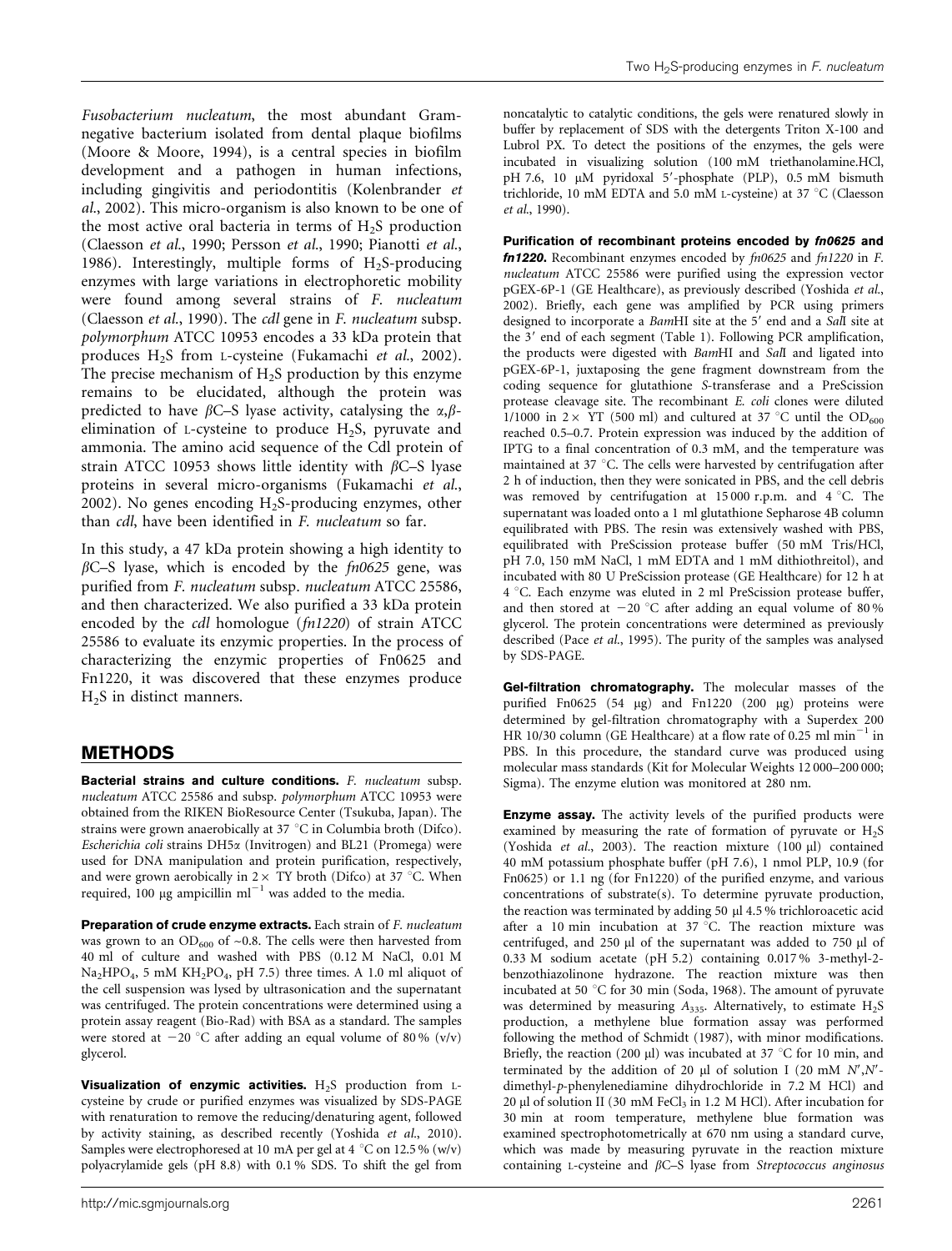| Designation                   | Sequence $(5'$ to $3')^*$                |  |  |  |  |
|-------------------------------|------------------------------------------|--|--|--|--|
| <b>Purification of Fn0625</b> |                                          |  |  |  |  |
| 021709-0625-GST-Bam           | ATGGATCCGAAAAAGAAAAATTTTTAAAAGAATACTTAG  |  |  |  |  |
| 021709-0625-GST-Sal           | AAGTCGACTTATCTATCACTCCTTAATTTTTTATATTCAC |  |  |  |  |
| Purification of Fn1220        |                                          |  |  |  |  |
| 030209-FN1220-F-Bam           | ATGGATCCTTAGCAAATTCTGTAATTGATTTAATTG     |  |  |  |  |
| 030209-FN1220-R-Sal           | ATGTCGACTTCTTAAAACTTTTATAAATCACAAATATTAG |  |  |  |  |
| Real-time PCR                 |                                          |  |  |  |  |
| 042109-Fn0625-F               | TCTATGTGGGTTGCAGATATGGAA                 |  |  |  |  |
| 042109-Fn0625-R               | TGCCCCATGTTCTATTCTTTCTTT                 |  |  |  |  |
| 042109-Fn1220-F               | <b>TGCTTCATCTCCATTGCTTTCA</b>            |  |  |  |  |
| 042109-Fn1220-R               | ATCATAAACTGCTGGAATACCACCTA               |  |  |  |  |
| 081909-fn0654-Real-F          | TGCTAAGACTGTTGTATGGAATGGA                |  |  |  |  |
| 081909-fn0654-Real-R          | <b>ACATACTCCTATTGTTCCTTTTGCAA</b>        |  |  |  |  |
| 081909-fn2054-Real-F          | CCCTGCTTCTGTTGACTTAACAAC                 |  |  |  |  |
| 081909-fn2054-Real-R          | AGGTTTCTTCTGCCATCTTGGA                   |  |  |  |  |

\*Underlining indicates restriction endonuclease sites incorporated to facilitate cloning.

(Ito et al., 2008), since the enzyme produces equal amounts of pyruvate and H<sub>2</sub>S from L-cysteine (Yoshida et al., 2003).

The kinetic parameters were computed from the Lineweaver–Burk transformation of the Michaelis-Menten equation. The  $k_{\text{cat}}$  values were calculated using the  $V_{\text{max}}$  values and the molecular masses of the enzymes.

The formation of ammonia as an end product was determined using an Ammonia-testwako kit (Wako Pure Chemical), following the manufacturer's protocols.

Gas chromatography. To detect volatile sulfur compounds, including H2S, methyl mercaptan, ethyl mercaptan, diethyl sulfide and dimethyl sulfide, gas chromatography was performed as described previously (Yoshimura et al., 2000) with minor modifications. The reaction mixture  $(0.1 \text{ ml})$  contained 13.7 µg recombinant protein, 1 mM substrate, 10 µM PLP and 40 mM potassium phosphate buffer (pH 7.6). The reaction mixture was incubated in a 10 ml glass tube at 37  $\degree$ C, followed by sealing with a silicone plug. After a 10 min incubation, a sample (1 ml) of the vapour above the reaction mixture in the tube was removed with a gas-tight syringe without taking out the plug, and analysed by gas chromatography (model GC-8A; Shimadzu) using a Teflon column packed with 20 %  $\beta$ , $\beta'$ -oxydipropionitrile on an 80–100 mesh Chromosorb W AW-DMCS-ST device (Shimadzu), fitted with a flame photometric detector at 70 °C.

HPLC. The production of homocysteine, cysteine, cystathionine, Shydroxyethylcysteine and 2-(2-aminoethylsulfanyl)ethanamine, which were predicted end products in the reaction mixtures, were investigated by reversed-phase HPLC. The reaction mixtures contained the following reagents in a final volume of  $100 \mu l$ : 40 mM potassium phosphate buffer (pH 7.6), 10 mM PLP, 1 mM  $substrate(s)$ , and 5.2 µg purified enzyme. After the mixtures had been incubated for 2 h at 37  $\degree$ C, the enzymes were removed using a Microcon YM-10 filter (10 kDa cutoff; Amicon). The ultrafiltration products were dansylated as previously described (Tapuhi et al., 1981). Aliquots (20 µl) of each sample were applied onto an XTerra  $RP_{18}$  column (4.6 × 150 mm; Waters) by injection. The dansylated products were separated at a flow rate of 1.0 ml  $\text{min}^{-1}$  at 40 °C with a mobile phase of 33.25/66.75 (v/v) methanol/water containing 0.6 %

(v/v) glacial acetic acid and 0.008 % (v/v) triethylamine. Excitation and emission wavelengths of 350 and 530 nm, respectively, were used.

Liquid chromatography coupled with mass spectrometry (LC-

MS). The fractions collected from HPLC were analysed using an LC-MS system consisting of an ion-trap mass spectrometer (HCT Ultrasil; Bruker Daltonics) equipped with a capillary LC (Agilent 1100 system) and Chemistation software (Agilent). The chromatographic analyses were performed with a reversed-phase Zorbax  $300S-C_{18}$ column (150 mm $\times$  0.3 mm; Agilent), and a gradient was applied of 15–50 % (v/v) acetonitrile/water containing 0.1 % (v/v) formic acid for 20 min at a flow rate of 4  $\mu$ l min<sup>-1</sup>. Analyte ionization was achieved by using positive electron spray ionization, a process that mainly produces the protonated molecular mass ion  $(M+H)^+$ . The temperature of the ESI capillary was maintained at 300 °C. The drying gas was introduced at a temperature of 300 °C and a flow rate of 4  $\mathrm{I}$  min<sup>-1</sup>. The nebulizer gas pressure was 10 p.s.i. (69 kPa). The samples collected were evaporated to remove the solvent and then dissolved in 0.1 % formic acid in water. One microlitre of each sample was injected into the capillary LC.

Real-time quantitative PCR analysis. Overnight cultures of F. nucleatum ATCC 25586 were diluted (1/50) in fresh Columbia broth. The growth of cells incubated for 4, 6.5, 8.5, 12 and 24 h was monitored by determining the  $OD_{600}$ , and the cells collected at each incubation point were used for RNA extraction. Total RNA was isolated from the harvested cells using FastPrep Blue tubes (Bio 101). Contaminating DNA was eliminated by digestion with RNase-free DNase (Takara Bio). RNA (10 ng) was reverse transcribed into singlestranded cDNA using each reverse primer listed in Table 1. Real-time quantitative PCR amplification, detection and analysis were performed using the Thermal Cycler Dice RealTime System (Takara Bio) with SYBR Premix Ex Taq II (Takara Bio). Real-time PCR was carried out in 25 µl reaction mixtures ( $1 \times$  SYBR Premix Ex Taq II, 22.5 pmol of each forward and reverse primers and 2.5 µl of template). The reaction conditions were 95 °C for 30 s followed by 40 cycles of 95 °C for 5 s, and 60  $\degree$ C for 30 s. At the end of each run, a dissociation protocol (95 °C for 15 s, 60 °C for 30 s, and 95 °C for 15 s) was performed to ensure that non-specific PCR products were absent. Primers (Table 1) were designed using the Primer Express software (version 3.0; Applied Biosystems). To estimate the initial amounts of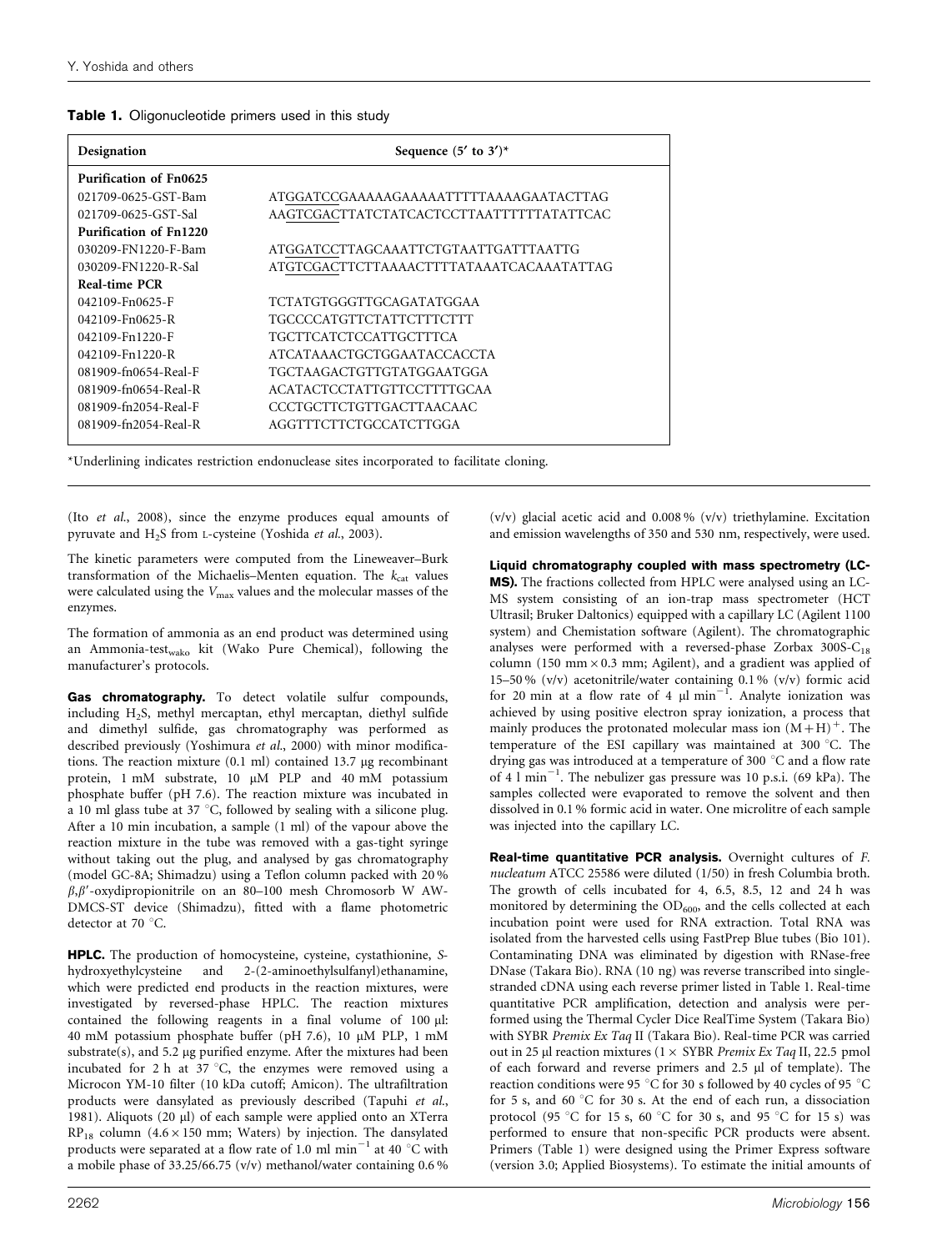template in each sample, serial real-time PCR was performed using purified genomic DNA. For each gene, a standard curve was plotted using the log of the initial quantity of template against the threshold cycle (i.e. the cycle at which the fluorescence rose above the background level). In this way, differences in primer efficiency could be accommodated. Relative changes in gene expression were indicated as the difference (n-fold) relative to the values for calibrator cDNAs of two constitutive housekeeping genes: fn0654, encoding a phosphoglycerate kinase, and fn2054, encoding a glucose-6-phosphate isomerase (Qi et al., 2005). The data reported were obtained from three independent experiments.

### RESULTS

#### Multiple enzymes produce  $H_2S$  in F. nucleatum

The combination assay of SDS-PAGE and activity staining previously demonstrated that Cdl was the only enzyme to produce H2S from L-cysteine in F. nucleatum subsp. polymorphum ATCC 10953 (Fukamachi et al., 2002). Despite these findings, SDS-PAGE analysis with renaturation followed by activity staining, a method which was recently developed (Yoshida et al., 2010), showed that crude enzyme extracts from the same strain contained multiple  $H<sub>2</sub>S$ -producing enzymes, including three majorproteins with non-uniform migration distances (Fig. 1a). Similar protein bands associated with  $H_2S$  production were also observed in crude enzyme extracts from F. nucleatum subsp. nucleatum ATCC 25586, although the protein with the longest migration distance in strain ATCC 10953 appeared to be slightly smaller than the corresponding protein in strain ATCC 25586.

#### Identification of Fn0625 and Fn1220 as  $H_2S$ producing proteins in crude extracts of strain ATCC 25586

Database analysis showed that the open reading frame fn1220 in the genomic DNA of F. nucleatum subsp. nucleatum ATCC 25586 (Kapatral et al., 2002) is a homologue of the cdl gene in F. nucleatum subsp. polymorphum ATCC 10953. The amino acid sequence deduced from fn1220 in strain ATCC 25586 was 97 % identical to the cdl gene product in strain ATCC 10953. Like the Cdl protein, Fn1220 showed no significant homology with  $\beta$ C–S lyase, which catalyses the  $\alpha$ , $\beta$ elimination of L-cysteine to produce H2S, pyruvate and ammonia. Instead, a database analysis demonstrated that the amino acid sequence of Fn0625 was 29–40 % identical with the  $\beta$ C–S lyase proteins encoded by *malY* in *E. coli* (Zdych et al., 1995), ytjE in Lactococcus lactis (Martinez-Cuesta et al., 2006; Sperandio et al., 2005), hly in Treponema denticola (Chu et al., 1995) and lcd in streptococcal species (Ito et al., 2008; Yoshida et al., 2003, 2008). To identify the Fn0625 and Fn1220 proteins in the crude enzyme extracts of strain ATCC 25586, the recombinant proteins were purified (Fig. 1a). The molecular masses of the denatured polypeptides were 47 and 33 kDa for the fn0625 and fn1220 products, respectively,



Fig. 1. Analyses of crude enzyme extracts and purified proteins of F. nucleatum. (a) SDS-PAGE analyses. Left panel: the gel was stained with Coomassie brilliant blue. Right panel: after the gel had been renatured, the enzymic activity was visualized by activity staining. Lanes: 1, cell lysate from F. nucleatum subsp. polymorphum ATCC 10953; 2, cell lysate from F. nucleatum subsp. nucleatum ATCC 25586; 3, purified Fn0625 of F. nucleatum subsp. nucleatum ATCC 25586; 4, purified Fn1220 of F. nucleatum subsp. nucleatum ATCC 25586. Five microlitres of each sample was applied to the gel. Positions of molecular mass markers are indicated. (b) Gel-filtration chromatography of purified Fn0625 (top) and Fn1220 (bottom) on Superdex 200 HR10/30. The elution volumes of molecular mass standards are shown as triangles with the protein size in kDa.

which agreed with the predicted molecular masses. In gelfiltration chromatography, the purified Fn0625 and Fn1220 were eluted at retention volumes corresponding to molecular masses of 84.0 and 65.4 kDa, respectively, calculated using a standard curve made with several standard proteins (Fig. 1b). These values were roughly twice the theoretical molecular masses, suggesting that both proteins are present as homodimers in solution. The SDS-PAGE analysis with renaturation followed by activity staining revealed that the two bands with long migration distances in crude enzyme extracts from strain ATCC 25586 corresponded to the fn1220 and fn0625 products (Fig. 1a). Identification of Cdl as the protein of lower molecular mass in the crude extracts of strain ATCC 10953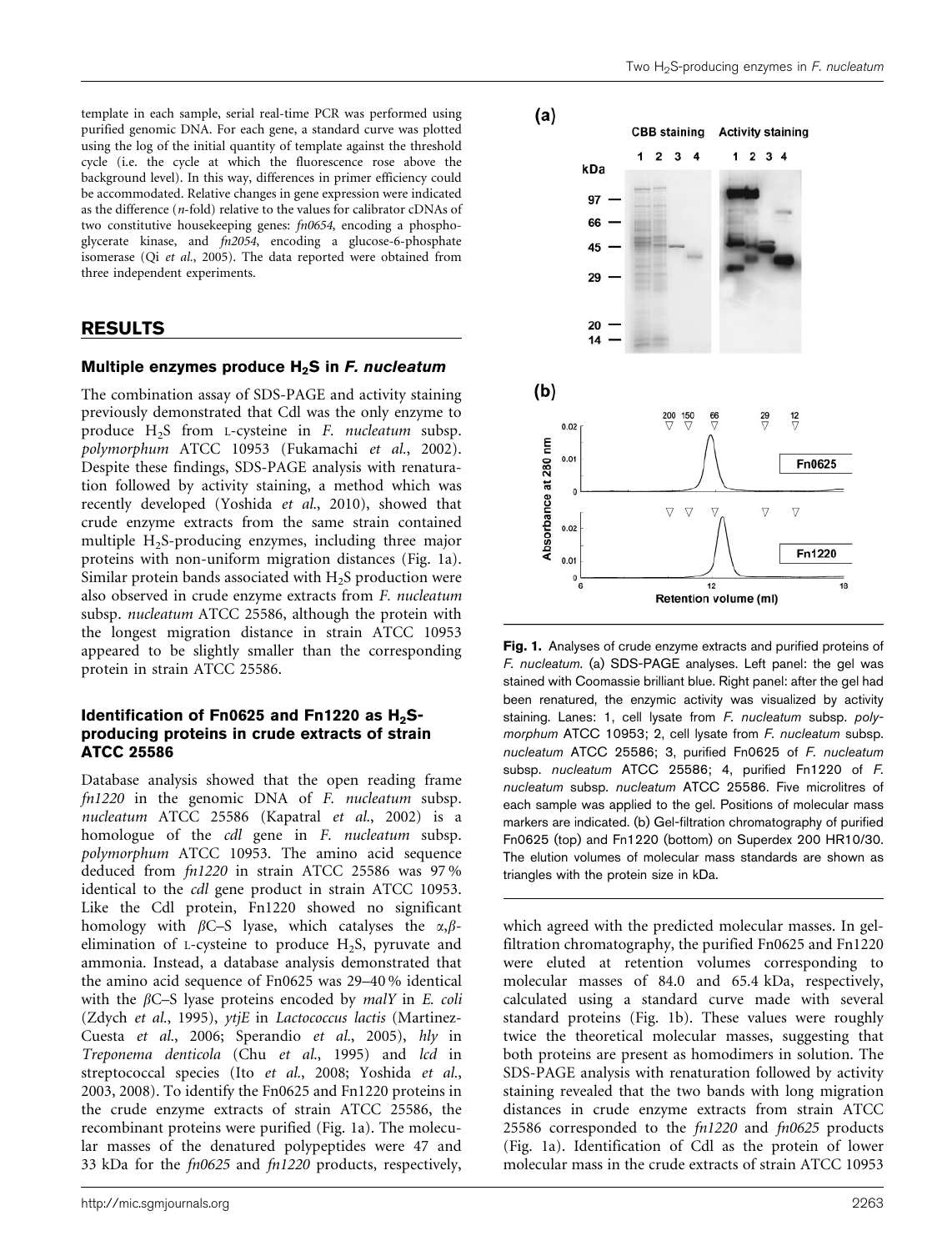was also confirmed by comparing its electrophoretic mobility to recombinant purified Cdl (data not shown).

## Enzymic characterization of purified Fn0625

To evaluate the enzymic activity of Fn0625, the breakdown of several substrates was determined by assaying for the production of ammonia, pyruvate and sulfur-containing compounds. Incubation of each substrate listed in Table 2 with purified Fn0625 consistently resulted in the production of both ammonia and pyruvate. The sulfur-containing compounds expected as end products in each reaction mixture were also detected using gas chromatography or HPLC with commercially available standards. Interestingly, cysteine, which was predicted to form by  $\beta$ -elimination of lanthionine, was not detected, probably because any cysteine produced would be rapidly degraded into ammonia, pyruvate and  $H_2S$ . Indeed, gas chromatography analysis confirmed that  $H_2S$  was produced in the reaction mixtures. Incubation of Fn0625 with S-(2-aminoethyl)-Lcysteine, L-methionine or L-homocysteine did not produce ammonia or pyruvate. These results suggested that the fn0625 gene encodes a  $\beta$ C–S lyase that cleaves  $\alpha$ C–N and  $\beta$ C–S linkages in substrates, but has no  $\gamma$ C–S activity.

The kinetic properties for the decomposition of the substrates by Fn0625 were calculated from Lineweaver– Burk plots, and are summarized in Table 2. The  $k_{\text{cat}}$  and  $k_{cat}/K_m$  values of Fn0625 for L-cysteine were low compared to those for other substrates, suggesting that the capacity of Fn0625 to produce  $H_2S$  was low.

### Fn1220 produces  $H_2S$  and lanthionine from  $L$ cysteine

The kinetic values of Fn1220 for L-cysteine were also determined:  $K_{\text{m}}$ ,  $1.04 \pm 0.07$  mM;  $k_{\text{cat}}$ ,  $0.244 \pm 0.01$  s<sup>-1</sup>; and  $k_{\text{cat}}/K_{\text{m}}$ ,  $0.237 \pm 0.01 \text{ s}^{-1} \text{ mM}^{-1}$ . These values were

obtained by measuring the amounts of  $H<sub>2</sub>S$  produced using a methylene blue formation assay, since incubation of the purified Fn1220 with L-cysteine resulted in no production of pyruvate or ammonia. This unexpected finding led to the hypothesis that one or more byproducts, other than pyruvate and ammonia, might be produced with  $H<sub>2</sub>S$  in the reaction mixture. HPLC analysis showed that the reaction of Fn1220 with L-cysteine yielded one product, which was dansylated before injection (Fig. 2a). This product was not observed in the reaction mixture incubated with L-cysteine and Fn0625. The other peak with the longest retention time, which was commonly observed, was unidentified.

To determine the mass of the unknown dansylated product using LC-MS, the peak was pooled from HPLC runs, evaporated to remove the solvent (i.e. methanol, acetic acid and triethylamine), and dissolved in distilled water. The molecular mass of the dansylated product was 442.10 in the MS spectrum, which corresponded to an  $[M+H]^{+}$  ion of dansylated lanthionine (Fig. 2b). Further confirmation of the identity of the targeted metabolite was accomplished using HPLC with commercially available lanthionine, which was dansylated before injection (Fig. 2a).

## Substrate specificity of Fn1220

To further understand the enzymic properties of Fn1220, its substrate specificity was investigated. Incubation of Fn1220 with several substrates that were degraded by Fn0625 mostly failed to produce ammonia or pyruvate (Table 3). However, these byproducts were produced when L-cystathionine was used as a substrate. The production of homocysteine, which is a sulfur-containing end product generated by  $\beta$ -elimination of L-cystathionine, was confirmed using HPLC. Thus, of all the tested substrates, only L-cystathionine was used as a substrate for the  $\beta$ elimination reaction by Fn1220. The  $K<sub>m</sub>$  and  $k<sub>cat</sub>$  values

|  |  | Table 2. Kinetic properties for the reactions catalysed by Fn0625 of F. nucleatum ATCC 25586 |  |
|--|--|----------------------------------------------------------------------------------------------|--|
|  |  |                                                                                              |  |

| Substrate*          | End product          |                       | $K_{\rm m}$ (mM)              | $k_{\text{cat}} (s^{-1})$ | $k_{\text{cat}}/K_{\text{m}}$ (s <sup>-1</sup> mM <sup>-1</sup> ) |                 |
|---------------------|----------------------|-----------------------|-------------------------------|---------------------------|-------------------------------------------------------------------|-----------------|
|                     | Ammonia <sup>†</sup> | Pyruvate <sup>+</sup> | Sulfur-containing<br>compound |                           |                                                                   |                 |
| L-Cysteine          | $^{+}$               | $^{+}$                | $H_2S\ddagger$                | $0.22 + 0.01$             | $0.016 + 0.001$                                                   | $0.073 + 0.002$ |
| L-Cystine           | $^+$                 | $^+$                  | H <sub>2</sub> S              | $1.48 + 0.20$             | $24.31 + 2.03$                                                    | $16.82 + 1.31$  |
| S-Ethyl-L-cysteine  | $^{+}$               | $^{+}$                | Ethyl mercaptan‡              | $41.56 + 3.56$            | $29.04 + 3.33$                                                    | $0.70 + 0.02$   |
| S-Methyl-L-cysteine | $^+$                 | $^+$                  | Methyl mercaptan‡             | $39.30 + 5.20$            | $15.06 + 0.87$                                                    | $0.39 + 0.03$   |
| L-Cystathionine     | $^+$                 | $^{+}$                | Homocysteine§                 | $0.81 + 0.06$             | $27.75 + 0.51$                                                    | $34.55 + 1.79$  |
| DL-Lanthionine      | $^+$                 | $^+$                  | Cysteinell                    | $3.49 + 0.17$             | $0.69 + 0.01$                                                     | $0.20 + 0.01$   |

\*No end products were detected from S-(2-aminoethyl)-L-cysteine, L-methionine or L-homocysteine.

†Plus sign indicates product detected.

‡Determined by gas chromatography.

§Determined by HPLC.

||Instead of cysteine, which was a predicted end product in the reaction, H2S was detected using gas chromatography.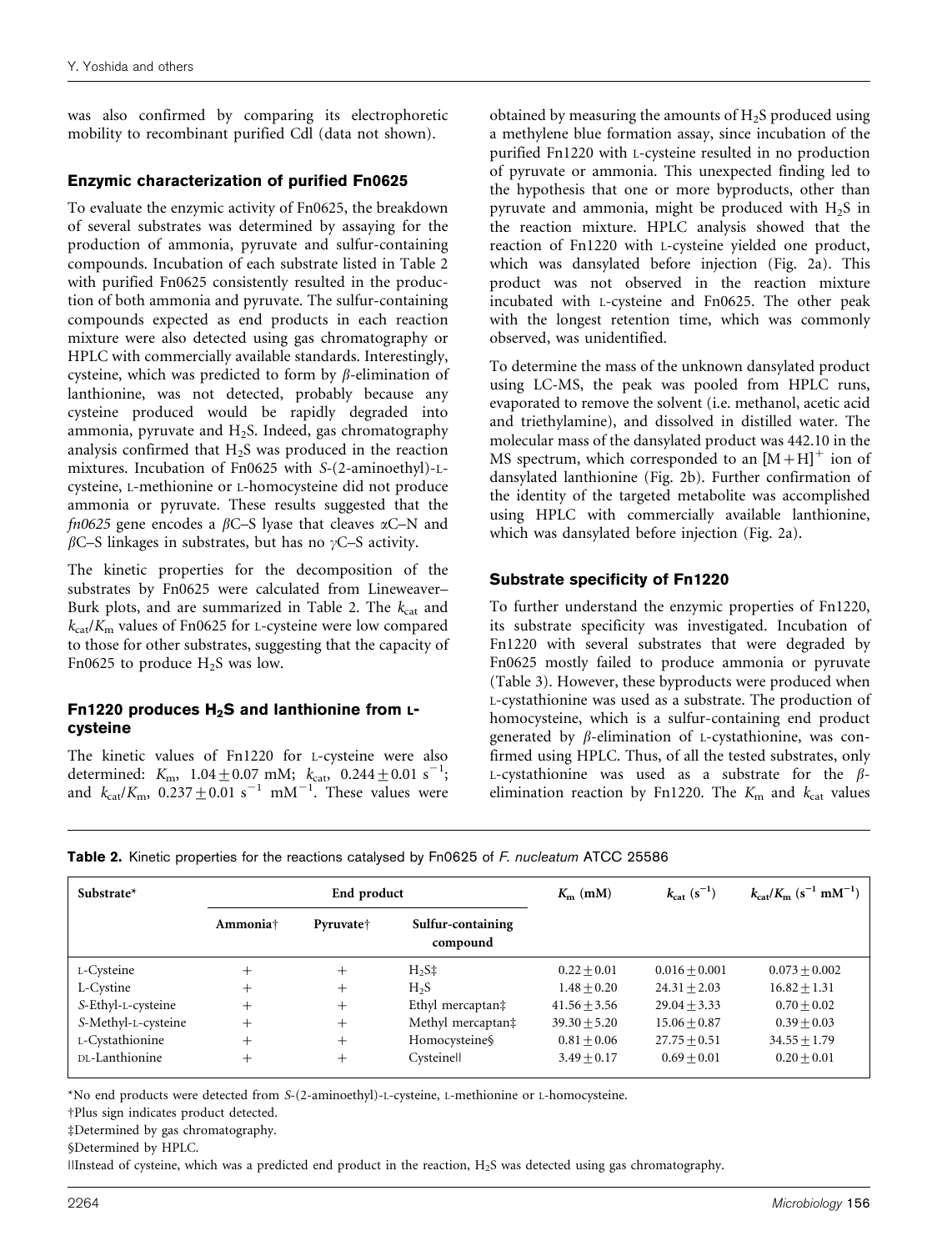

Fig. 2. Analyses of products in the reactions of L-cysteine with purified enzymes. (a) Reversed-phase HPLC profiles of dansylated reaction products. Top panel: reaction products obtained with purified Fn0625. Middle panel: reaction products obtained with purified Fn1220. Bottom panel: pure standard lanthionine. Peaks were identified by retention time. (b) Mass spectra of unidentified peak samples pooled from HPLC. The chemical structure of dansylated lanthionine is shown.

were  $0.88 \pm 0.04$  mM and  $0.39 \pm 0.01$  s<sup>-1</sup>, respectively. In contrast, HPLC analysis showed that incubation of Fn1220 with L-cystathionine, S-(2-aminoethyl)-L-cysteine, Smethyl-L-cysteine or S-ethyl-L-cysteine (reactions 2–5 in Table 3) did not produce lanthionine, which is commonly produced by  $\beta$ -replacement of those substrates. Other sulfur-containing molecules predicted to form in reactions 3–5 were also not detected. Gas chromatography and HPLC analyses also failed to detect the predicted products in reactions 6–8 in Table 3, where two distinct substrates were used. The  $\gamma$ -replacement reactions of methionine and homocysteine were predicted to produce a pair of homolanthionine and dimethylsulfide, and a pair of homolanthionine and H<sub>2</sub>S, respectively (reactions 9 and 10 in Table 3). Gas chromatography analysis indicated that dimethyl sulfide and H2S were not produced in the reactions of Fn1220 with methionine or homocysteine.

#### Expression of fn0625 and fn1220 in F. nucleatum ATCC 25586

Real-time PCR analysis was carried out to evaluate the relative abundance of transcripts of the fn0625 and fn1220 genes in several cell growth phases of F. nucleatum (Fig. 3). The amounts of cDNA for these genes were normalized using the housekeeping gene  $fn0654$ , which encodes phosphoglycerate kinase. The cDNA levels of  $fn0625$ relative to  $fn0654$  ranged from 0.2 to 0.5 in any growth phase tested. The relative amount of fn1220 to fn0654 in cells incubated for 4 h was similarly low (0.1), whereas the values increased markedly in exponential-phase cells. For example, in the F. nucleatum cells grown for 8.5 h, fn1220 was expressed 4.1- and 8.2-fold more than fn0654 and fn0625, respectively. The results were similar when another housekeeping gene, fn2054 (pgi), was used for normalization (data not shown).

# **DISCUSSION**

F. nucleatum has been recognized as one of the most active oral bacteria in terms of H<sub>2</sub>S production (Persson et al., 1990). However, its mechanism of  $H<sub>2</sub>S$  production has not been exactly understood, even though L-cysteine sulfhydrase was reported to be responsible for  $H<sub>2</sub>S$  production in this species (Fukamachi et al., 2002; Pianotti et al., 1986). The current study revealed that  $H<sub>2</sub>S$  production in  $F<sub>1</sub>$ . nucleatum ATCC 25586 involves at least two enzymes: the previously identified Fn1220 and the newly identified Fn0625. Furthermore, this study found that Fn0625 functions as a  $\beta$ C–S lyase, and that Fn1220 catalyses the  $\beta$ -replacement reaction, which condenses two molecules of L-cysteine to generate  $H_2S$ , and as a side product, the uncommon amino acid lanthionine (Fig. 4).

The  $k_{cat}/K_m$  value of Fn0625 for L-cysteine (0.07 s<sup>-1</sup>)  $mM^{-1}$ ) was approximately 29% of the value for Fn1220  $(0.24 \text{ s}^{-1} \text{ mM}^{-1})$ . Fn0625 also had a low value, compared with other bacterial  $\beta$ C–S lyases reported (Alting et al., 1995; Chu et al., 1997; Yoshida et al., 2002, 2008). Taking this together with the relatively low levels of  $fn0625$  cDNA (Fig. 3), Fn0625 did not seem to contribute greatly to  $H_2S$ production in F. nucleatum. In contrast, Fn0625 catalysed  $\alpha$ , $\beta$ -elimination with a variety of substrates (Table 2). A wide substrate range is common for  $\beta$ C–S lyases. Reported  $\beta$ C–S lyases are mostly associated with the degradation of L-cystathionine to produce homocysteine, an intermediate indispensable for the methionine biosynthetic pathway. Of the calculated  $k_{cat}/K_m$  values of Fn0625, that for Lcystathionine was the highest  $(34.6 s<sup>-1</sup> mM<sup>-1</sup>)$ , and this value was approximately 500 times greater than for Lcysteine. Thus, the reaction of Fn0625 with L-cysteine is probably coincidental to its main function. Fn0625 may be important for homocysteine production rather than for H<sub>2</sub>S production.

Despite showing little identity with  $\beta$ C–S lyases from several micro-organisms, the amino acid sequence of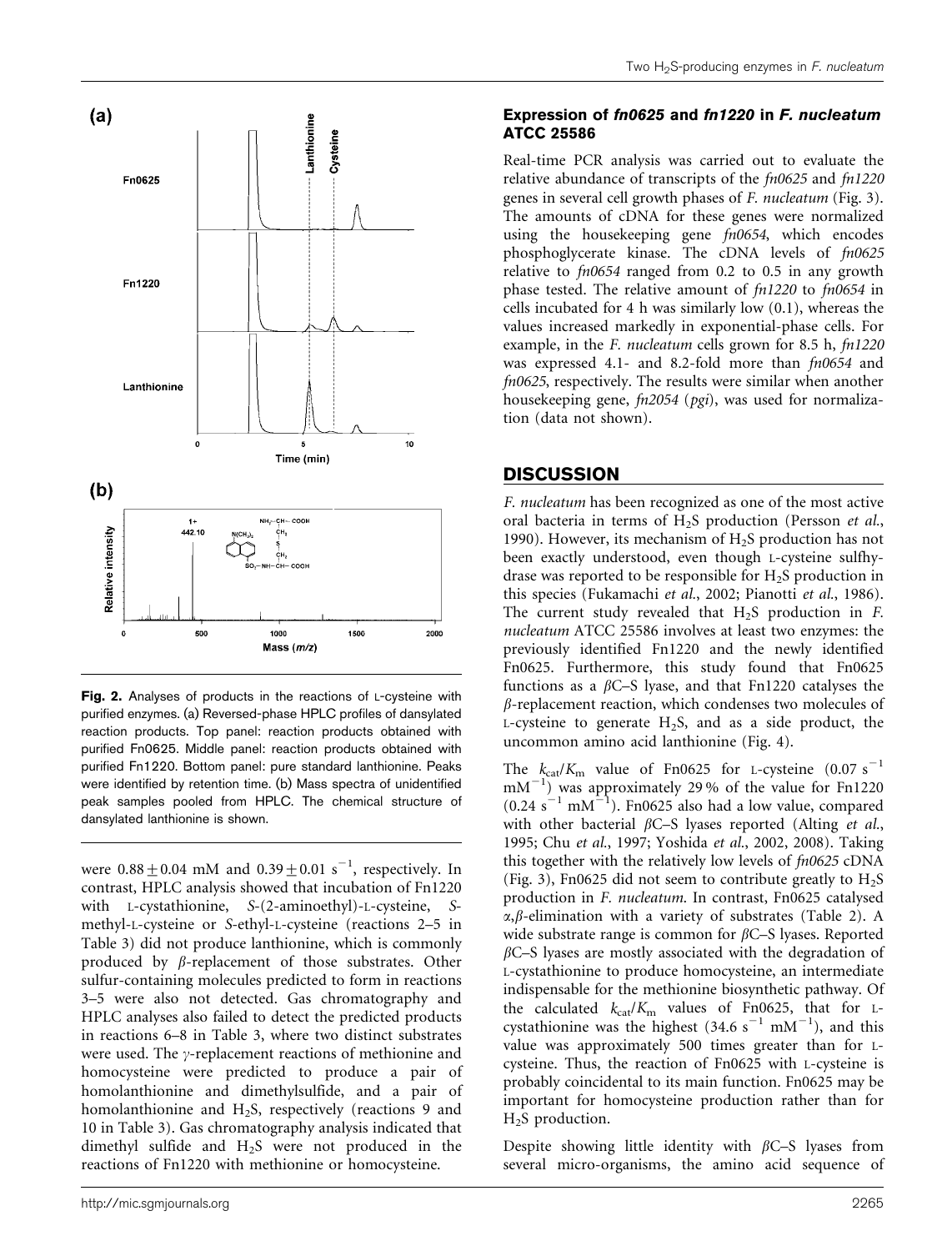| Reaction       | Substrate(s)                         | $\beta$ -Elimination<br>reaction | $\beta$ - or y-replacement reaction |                                          |                                          |                     |
|----------------|--------------------------------------|----------------------------------|-------------------------------------|------------------------------------------|------------------------------------------|---------------------|
|                |                                      | Catalysed by<br>$Fn1220*$        | Catalysed by<br><b>Fn1220</b>       | Predicted end products                   |                                          | Replacement<br>type |
| 1              | L-Cysteine                           | N <sub>o</sub>                   | Yes                                 | Lanthionine†                             | $H_2S\ddagger$                           |                     |
| 2              | L-Cystathionine                      | Yes                              | N <sub>o</sub>                      | Lanthionine                              | Homolanthionine                          | β                   |
| 3              | S-(2-Aminoethyl)-L-<br>cysteine      | N <sub>0</sub>                   | N <sub>o</sub>                      | Lanthionine                              | 2-(2-Aminoethylsulfanyl)-<br>ethanamine† | $\beta$             |
| $\overline{4}$ | S-Methyl-L-cysteine                  | No                               | N <sub>o</sub>                      | Lanthionine                              | Dimethyl sulfide‡                        | β                   |
| 5              | S-Ethyl-L-cysteine                   | No.                              | N <sub>0</sub>                      | Lanthionine                              | Diethyl sulfide‡                         |                     |
| 6              | L-Serine and<br>homocysteine         | N <sub>D</sub>                   | N <sub>0</sub>                      | Cystathionine <sup>+</sup>               |                                          | $\beta$             |
| 7              | L-Cysteine and 2-<br>mercaptoethanol | ND                               | N <sub>o</sub>                      | S-Hydroxyethylcysteine† H <sub>2</sub> S |                                          | $\beta$             |
| 8              | L-Cysteine and<br>homocysteine       | ND.                              | N <sub>0</sub>                      | Cystathionine                            | $H_2S$                                   | $\beta + \gamma$    |
| 9              | Methionine                           | N <sub>0</sub>                   | N <sub>o</sub>                      | Homolanthionine (ND)                     | Dimethyl sulfide                         | γ                   |
| 10             | Homocysteine                         | N <sub>0</sub>                   | No                                  | Homolanthionine (ND)                     | H <sub>2</sub> S                         | $\gamma$            |

Table 3. Possible reactions catalysed by elimination or replacement of Fn1220 from F. nucleatum ATCC 25586

ND, Not determined.

\*Determined by detecting ammonia and pyruvate.

†Determined by HPLC.

dDetermined by gas chromatography.

Fn1220 was 42 % and 40 % identical to cysteine synthases A and B in E. coli (Boronat et al., 1984), respectively. Cysteine synthase, also known as O-acetylserine sulfhydrolase, produces L-cysteine and acetate from O-acetyl-L-serine and sulfide via  $\beta$ -replacement of the acetyl group with a thiol group (Becker et al., 1969; Kredich & Tomkins, 1966). Recently, cysteine synthases were reported to produce  $H_2S$ in E. coli, although the production mechanism remains to be addressed (Awano et al., 2005). Considering the identity of the amino acid sequences between Fn1220 and E. coli cysteine synthases, it is possible that H2S production by E. coli cysteine synthases is associated with  $\beta$ -replacement of two molecules of L-cysteine, where lanthionine may be produced as a byproduct. Likewise, the Fn1220 protein may function as a cysteine synthase to produce L-cysteine and acetate from O-acetyl-L-serine and sulfide.

To our knowledge, only two enzymes in mammalian cells, cystathionine  $\beta$ -synthase (CBS) and cystathionine  $\gamma$ -lyase (CSE), have been reported so far to produce  $H_2S$  and lanthionine via the condensation of two molecules of Lcysteine (Chen et al., 2004; Chiku et al., 2009). Fn1220 is significantly identical (37 %) to human CBS, but not to CSE. Although the normal cellular function of CBS is to catalyse the condensation of serine with homocysteine to form cystathionine and water, this enzyme can efficiently produce H<sub>2</sub>S via (i) a  $\beta$ , $\gamma$ -replacement reaction in which cysteine is condensed with homocysteine to form  $H_2S$  and cystathionine; (ii) a  $\beta$ -elimination reaction in which cysteine is degraded to form  $H_2S$  and serine; and (iii) a  $\beta$ -replacement reaction in which two molecules of L-cysteine are condensed to generate  $H_2S$  and lanthionine (Chen et al., 2004). Of these three reactions, the first has been estimated to be mainly responsible for  $H<sub>2</sub>S$  production in human cells (Singh et al., 2009). By contrast, CSE has a capacity to produce  $H_2S$  by five different reactions: (i) a  $\beta$ -elimination reaction in which cysteine is degraded to form H<sub>2</sub>S, pyruvate and ammonia; (ii) a  $\gamma$ -elimination reaction in which homocysteine is degraded to form  $H_2S$ ,  $\alpha$ -ketobutyrate and ammonia; (iii) a  $\gamma$ -replacement reaction condensing two molecules of homocysteine to yield H<sub>2</sub>S and homolanthionine; (iv) a  $\beta$ -replacement reaction condensing cysteine and homocysteine to yield H2S and cystathionine; and (v) a  $\beta$ -replacement reaction condensing two molecules of cysteine to yield H2S and lanthionine. These reactions were described in order of quantitative contribution to  $H_2S$  production by Singh *et al.* (2009). The  $\beta$ -replacement reaction that condenses two molecules of L-cysteine to generate  $H_2S$  and lanthionine by CBS and  $CSE$  – which are reactions (iii) and (v), respectively – is quantitatively less significant. In contrast, Fn1220 was not associated with the  $H_2$ S-producing reactions that CBS and CSE catalyse, except for the  $\beta$ -replacement of L-cysteine, suggesting that the substrate specificity of Fn1220 is limited (Table 3).

Peptidoglycans isolated from Gram-negative bacteria normally contain the amino acids D-glutamic acid, mesodiaminopimelic acid  $(A_2pm)$  and alanine. Interestingly, lanthionine, the analogue of  $A_2$ pm, was shown to be a natural constituent of the peptidoglycans isolated from F. nucleatum ATCC 25586, replacing  $A_2$ pm (Kato et al., 1979).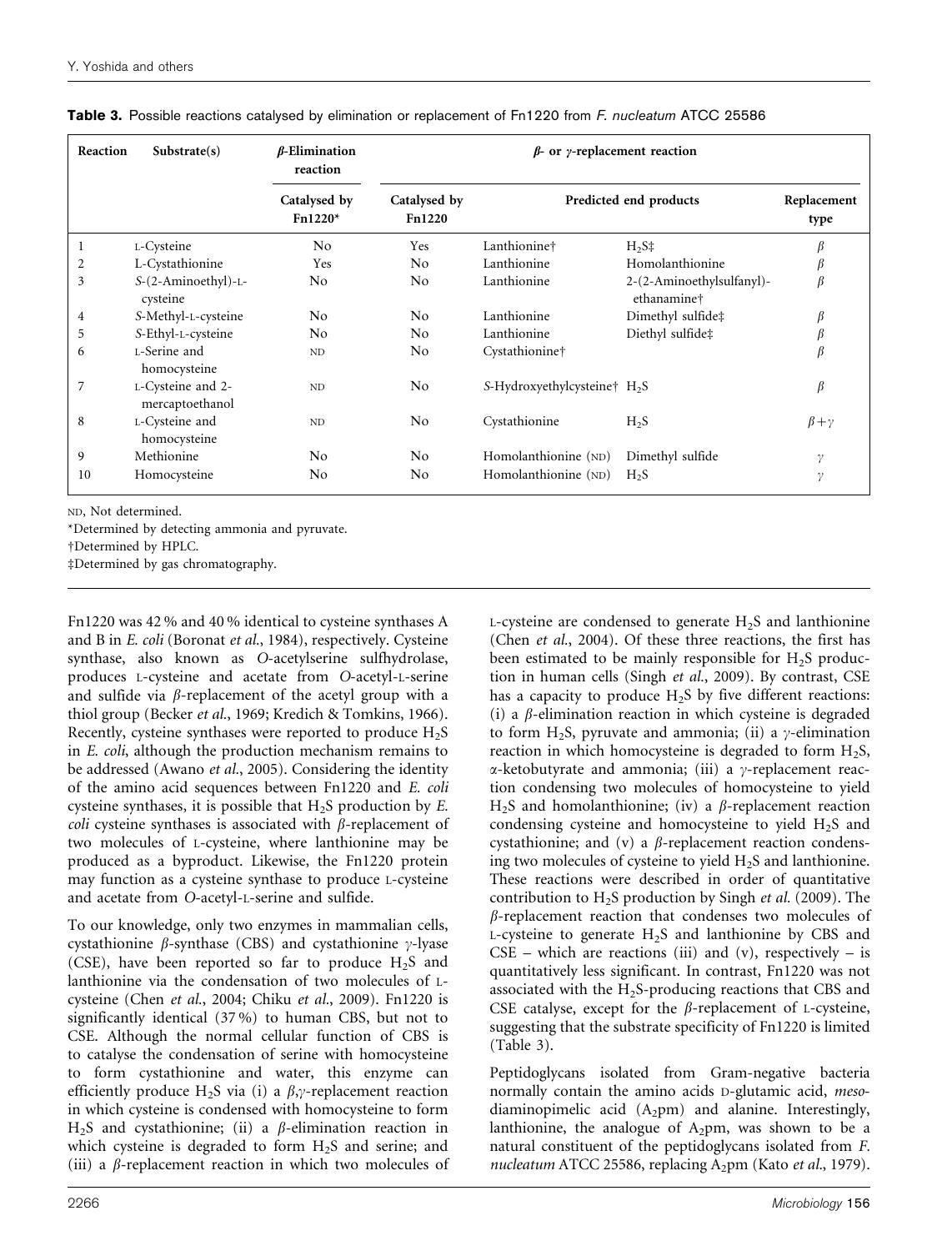



Fig. 3. Real-time quantitative PCR analysis of  $fn0625$  and  $fn1220$ expression in F. nucleatum subsp. nucleatum ATCC 25586. (a) Growth curve. The OD<sub>600</sub> of bacterial samples used to obtain RNA was measured. Total RNAs were extracted from cells incubated for 4, 6.5, 8.5, 12 and 24 h. (b) Relative quantities of fn0625 (white bars) and fn1220 (black bars) transcripts during cell growth. The amount of each cDNA was indicated normalized against the amount of fn0654 (a housekeeping gene encoding phosphoglycerate kinase) cDNA following reverse transcription of total RNA. The data are mean values from three experiments. The cDNAs used in each experiment were generated from independently isolated RNAs.

Based on these findings, Fn1220 might play important roles in the production of lanthionine. Interestingly, the uncommon amino acid lanthionine was found exclusively in the peptidoglycans of some species of Fusobacterium, including F. nucleatum, F. necrophorum, F. russi and F. gonidiaformans (Vasstrand et al., 1982), for which homologue genes of fn1220 may be ascribed a function as a taxonomic marker. Further studies are necessary to determine if this is the case.

Native PAGE with activity staining analysis by Claesson et al. (1990) demonstrated that multiple  $H_2S$ -producing enzymes, which showed large variations in electrophoretic mobility, were found not only in 12 species of Fusobacterium, but also in 6 strains of F. nucleatum. Using native PAGE and SDS-PAGE with activity staining analyses, F. nucleatum subsp. polymorphum ATCC 10953 was reported to contain only one



Fig. 4. Reactions catalysed by Fn0625 and Fn1220 to produce  $H<sub>2</sub>S$ .

H2S-producing enzyme, encoded by cdl (Fukamachi et al., 2002). Our recently developed SDS-PAGE analysis with renaturation followed by activity staining (Yoshida et al., 2010) demonstrated that strains ATCC 10953 and ATCC 25586 each contain at least three  $H_2S$ -producing enzymes, including Cdl (Fig. 1a). Such conflicting findings might be due to the enzymes possessing a quaternary structure when shifted to a higher molecular mass in the native gel or to inactivation of the enzymes in the SDS gel (Fukamachi et al., 2002). Of the three major enzymes with  $H_2S$ -producing activities, two were identified in this study. However, the remaining one with the highest molecular mass (approx. 130 kDa), found in both ATCC 10953 and ATCC 25586, has not been identified. In E. coli, five different enzymes that produce H2S have been identified (Awano et al., 2005). As described above, several enzymes produce  $H_2S$  and they may have a wide range of different, but partly coinciding, substrate specificities. Further studies of the other enzymes associated with  $H_2S$  production in F. nucleatum are under way to characterize more precisely the mechanisms it uses to produce  $H_2S$ .

#### ACKNOWLEDGEMENTS

The authors thank Dr H. Fukamachi (Showa University School of Dentistry, Tokyo, Japan) for helpful discussions. This study was supported in part by a Research Grant for Promoting Technological Seeds and by Grants-in-Aid for Scientific Research (numbers 20592463, 21592631) and for Young Scientists (number 21791810) from the Ministry of Education, Culture, Sports, Science, and Technology, Japan.

#### REFERENCES

Alting, A. C., Engels, W. J. M., van Schalkwijk, S. & Exterkate, F. A. (1995). Purification and characterizaiton of cystathionine  $\beta$ -lyase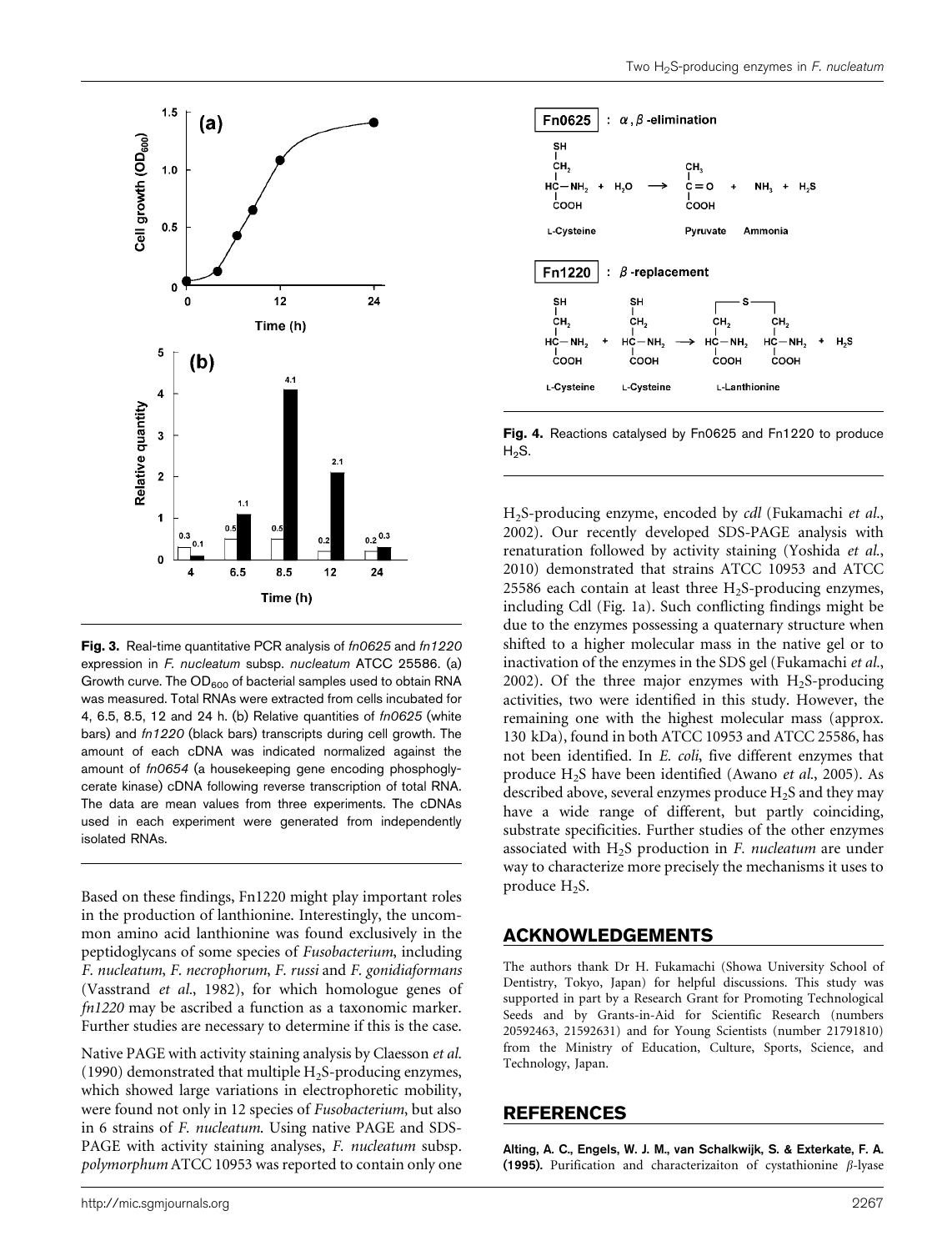from Lactococcus lactis subsp. cremoris B78 and its possible role in favor development in cheese. Appl Environ Microbiol 61, 4037–4042.

Awano, N., Wada, M., Mori, H., Nakamori, S. & Takagi, H. (2005). Identification and functional analysis of Escherichia coli cysteine desulfhydrases. Appl Environ Microbiol 71, 4149–4152.

Becker, M. A., Kredich, N. M. & Tomkins, G. M. (1969). The purification and characterization of O-acetylserine sulfhydrylase-A from Salmonella typhimurium. J Biol Chem 244, 2418–2427.

Boronat, A., Britton, P., Jones-Mortimer, M. C., Kornberg, H. L., Lee, L. G., Murfitt, D. & Parra, F. (1984). Location on the Escherichia coli genome of a gene specifying O-acetylserine (thiol)-lyase. J Gen Microbiol 130, 673–685.

Chen, X., Jhee, K. H. & Kruger, W. D. (2004). Production of the neuromodulator H<sub>2</sub>S by cystathionine  $\beta$ -synthase via the condensation of cysteine and homocysteine. J Biol Chem 279, 52082–52086.

Chiku, T., Padovani, D., Zhu, W., Singh, S., Vitvitsky, V. & Banerjee, R. (2009). H<sub>2</sub>S biogenesis by human cystathionine  $\gamma$ -lyase leads to the novel sulfur metabolites lanthionine and homolanthionine and is responsive to the grade of hyperhomocysteinemia. J Biol Chem 284, 11601–11612.

Chu, L., Burgum, A., Kolodrubetz, D. & Holt, S. C. (1995). The 46 kilodalton-hemolysin gene from Treponema denticola encodes a novel hemolysin homologous to aminotransferases. Infect Immun 63, 4448– 4455.

Chu, L., Ebersole, J. L., Kurzban, G. P. & Holt, S. C. (1997). Cystalysin, a 46-kilodalton cysteine desulfhydrase from Treponema denticola, with hemolytic and hemoxidative activities. Infect Immun 65, 3231– 3238.

Claesson, R., Edlund, M. B., Persson, S. & Carlsson, J. (1990). Production of volatile sulfur compounds by various Fusobacterium species. Oral Microbiol Immunol 5, 137–142.

Fukamachi, H., Nakano, Y., Yoshimura, M. & Koga, T. (2002). Cloning and characterization of the L-cysteine desulfhydrase gene of Fusobacterium nucleatum. FEMS Microbiol Lett 215, 75–80.

Ito, S., Nagamune, H., Tamura, H. & Yoshida, Y. (2008). Identification and molecular analysis of  $\beta$ C–S lyase producing hydrogen sulfide in Streptococcus intermedius. J Med Microbiol 57, 1411–1419.

Kapatral, V., Anderson, I., Ivanova, N., Reznik, G., Los, T., Lykidis, A., Bhattacharyya, A., Bartman, A., Gardner, W. & other authors (2002). Genome sequence and analysis of the oral bacterium Fusobacterium nucleatum strain ATCC 25586. J Bacteriol 184, 2005–2018.

Kato, K., Umemoto, T., Sagawa, H. & Kotani, S. (1979). Lanthionine as an essential constituent of cell wall peptidoglycan of Fusobacterium nucleatum. Curr Microbiol 3, 147–151.

Kolenbrander, P. E., Andersen, R. N., Blehert, D. S., Egland, P. G., Foster, J. S. & Palmer, R. J., Jr (2002). Communication among oral bacteria. Microbiol Mol Biol Rev 66, 486–505.

Kredich, N. M. & Tomkins, G. M. (1966). The enzymic synthesis of Lcysteine in Escherichia coli and Salmonella typhimurium. J Biol Chem 241, 4955–4965.

Kurzban, G. P., Chu, L., Ebersole, J. L. & Holt, S. C. (1999). Sulfhemoglobin formation in human erythrocytes by cystalysin, an Lcysteine desulfhydrase from Treponema denticola. Oral Microbiol Immunol 14, 153–164.

Li, L., Bhatia, M., Zhu, Y. Z., Zhu, Y. C., Ramnath, R. D., Wang, Z. J., Anuar, F. B., Whiteman, M., Salto-Tellez, M. & Moore, P. K. (2005). Hydrogen sulfide is a novel mediator of lipopolysaccharide-induced inflammation in the mouse. FASEB J 19, 1196–1198.

Martinez-Cuesta, M. C., Pelaez, C., Eagles, J., Gasson, M. J., Requena, T. & Hanniffy, S. B. (2006). YtjE from Lactococcus lactis IL1403 Is a C-S lyase with  $\alpha, \gamma$ -elimination activity toward methionine. Appl Environ Microbiol 72, 4878–4884.

Moore, W. E. & Moore, L. V. (1994). The bacteria of periodontal diseases. Periodontol 2000 5, 66–77.

Morhart, R. E., Mata, L. J., Sinskey, A. J. & Harris, R. S. (1970). A microbiological and biochemical study of gingival crevice debris obtained from Guatemalan Mayan Indians. J Periodontol 41, 644–649.

Ng, W. & Tonzetich, J. (1984). Effect of hydrogen sulfide and methyl mercaptan on the permeability of oral mucosa. *I Dent Res* 63, 994– 997.

Pace, C. N., Vajdos, F., Fee, L., Grimsley, G. & Gray, T. (1995). How to measure and predict the molar absorption coefficient of a protein. Protein Sci 4, 2411–2423.

Persson, S. (1992). Hydrogen sulfide and methyl mercaptan in periodontal pockets. Oral Microbiol Immunol 7, 378–379.

Persson, S., Edlund, M. B., Claesson, R. & Carlsson, J. (1990). The formation of hydrogen sulfide and methyl mercaptan by oral bacteria. Oral Microbiol Immunol 5, 195–201.

Pianotti, R., Lachette, S. & Dills, S. (1986). Desulfuration of cysteine and methionine by Fusobacterium nucleatum. J Dent Res 65, 913– 917.

Qi, M., Nelson, K. E., Daugherty, S. C., Nelson, W. C., Hance, I. R., Morrison, M. & Forsberg, C. W. (2005). Novel molecular features of the fibrolytic intestinal bacterium Fibrobacter intestinalis not shared with Fibrobacter succinogenes as determined by suppressive subtractive hybridization. J Bacteriol 187, 3739–3751.

Ratcliff, P. A. & Johnson, P. W. (1999). The relationship between oral malodor, gingivitis, and periodontitis. A review. J Periodontol 70, 485– 489.

Schmidt, A. (1987). D-Cysteine desulfhydrase from spinach. Methods Enzymol 143, 449–451.

Singh, S., Padovani, D., Leslie, R. A., Chiku, T. & Banerjee, R. (2009). Relative contributions of cystathionine  $\beta$ -synthase and  $\gamma$ -cystathionase to H2S biogenesis via alternative trans-sulfuration reactions. J Biol Chem 284, 22457–22466.

Soda, K. (1968). Microdetermination of D-amino acids and D-amino acid oxidase activity with 3-methyl-2-benzothiazolone hydrazone hydrochloride. Anal Biochem 25, 228–235.

Sperandio, B., Polard, P., Ehrlich, D. S., Renault, P. & Guedon, E. (2005). Sulfur amino acid metabolism and its control in Lactococcus lactis IL1403. J Bacteriol 187, 3762–3778.

Tapuhi, Y., Schmidt, D. E., Lindner, W. & Karger, B. L. (1981). Dansylation of amino acids for high-performance liquid chromatography analysis. Anal Biochem 115, 123–129.

Tonzetich, J. (1971). Direct gas chromatographic analysis of sulphur compounds in mouth air in man. Arch Oral Biol 16, 587–597.

Vasstrand, E. N., Jensen, H. B., Miron, T. & Hofstad, T. (1982). Composition of peptidoglycans in Bacteroidaceae: determination and distribution of lanthionine. Infect Immun 36, 114–122.

Washio, J., Sato, T., Koseki, T. & Takahashi, N. (2005). Hydrogens sulfide-producing bacteria in tongue biofilm and their relationship with oral malodour. J Med Microbiol 54, 889–895.

Yaegaki, K., Qian, W., Murata, T., Imai, T., Sato, T., Tanaka, T. & Kamoda, T. (2008). Oral malodorous compound causes apoptosis and genomic DNA damage in human gingival fibroblasts. J Periodontal Res 43, 391–399.

Yang, G., Sun, X. & Wang, R. (2004). Hydrogen sulfide-induced apoptosis of human aorta smooth muscle cells via the activation of mitogen-activated protein kinases and caspase-3. FASEB J 18, 1782– 1784.